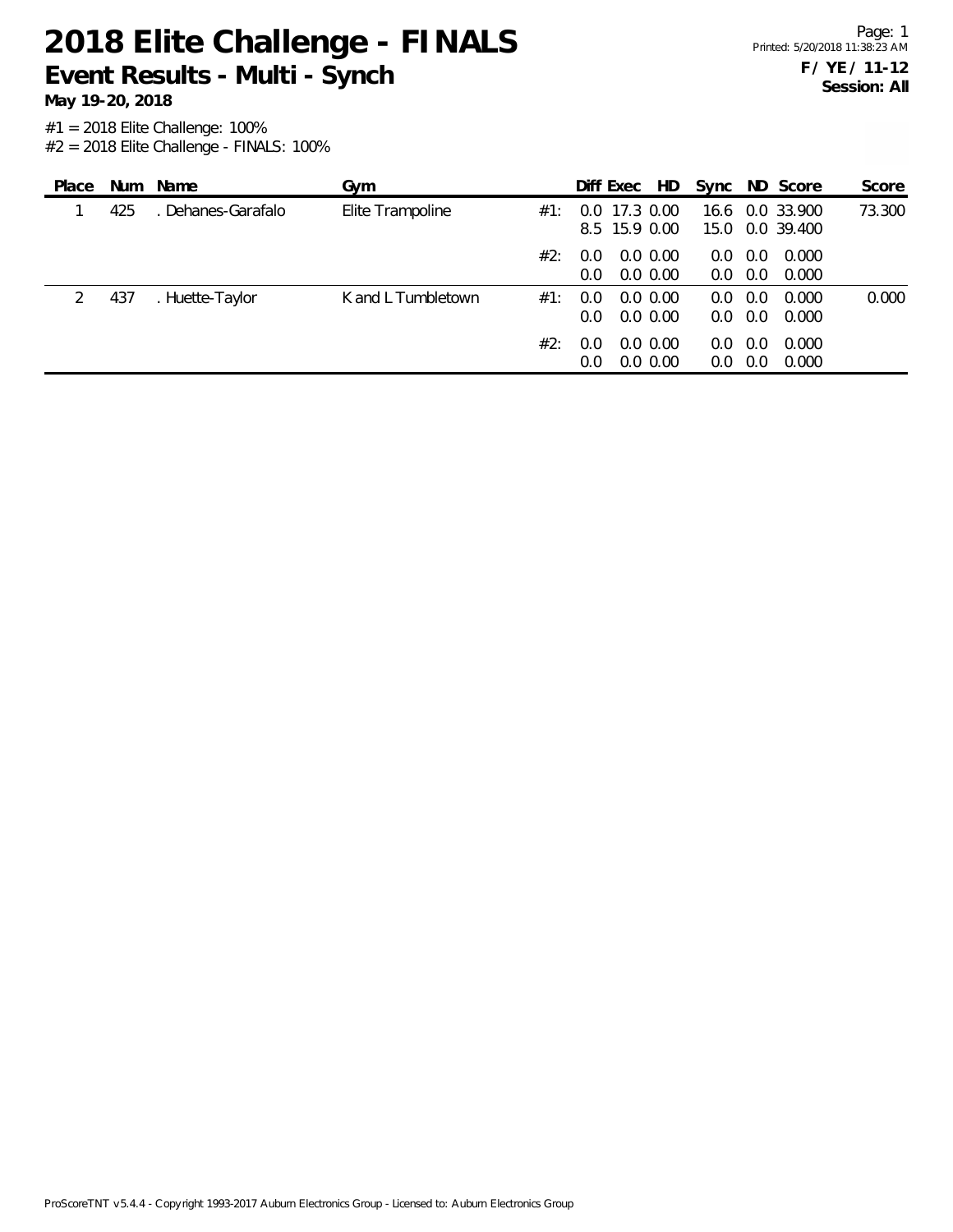**Event Results - Multi - Synch**

**May 19-20, 2018**

| Place | Num | Name             | Gvm         |     |                                                          |                 | Diff Exec HD Sync ND Score                               | Score  |
|-------|-----|------------------|-------------|-----|----------------------------------------------------------|-----------------|----------------------------------------------------------|--------|
|       | 464 | . Lichtman-Tocci | <b>GSTA</b> |     | 9.8 14.6 0.00                                            |                 | $\#1$ : 0.0 16.7 0.00 15.0 0.0 31.700<br>13.8 0.0 38.200 | 69.900 |
|       |     |                  |             | #2: | $0.0 \quad 0.0 \quad 0.00$<br>$0.0 \quad 0.0 \quad 0.00$ | $0.0 \quad 0.0$ | $0.0\quad 0.0\quad 0.000$<br>0.000                       |        |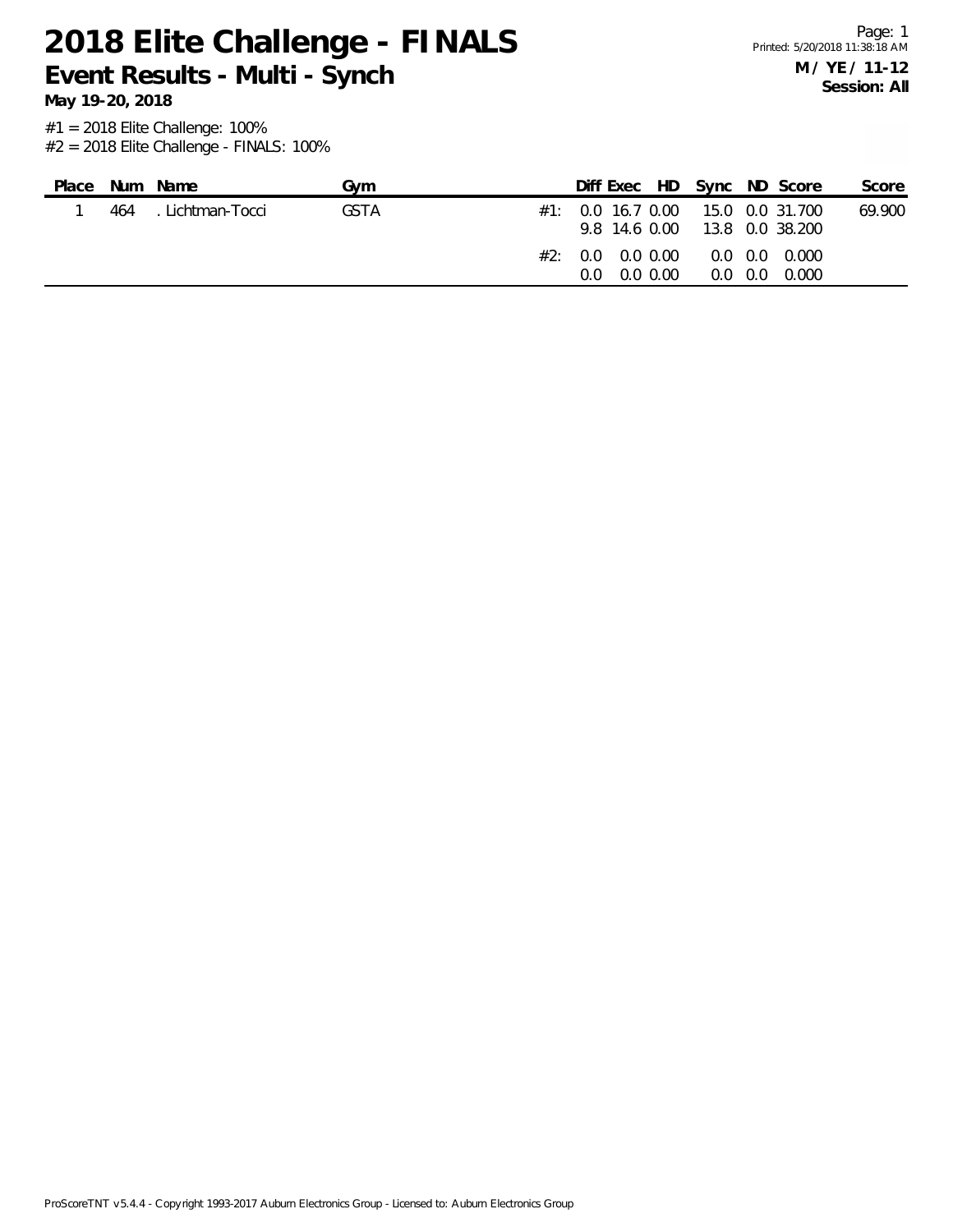**Event Results - Multi - Synch**

**May 19-20, 2018**

| Place | <b>Num</b> | Name                   | Gym              |     |            | Diff Exec                  | HD                   | Sync         |            | ND Score                 | Score   |
|-------|------------|------------------------|------------------|-----|------------|----------------------------|----------------------|--------------|------------|--------------------------|---------|
| 1     | 449        | . Hernando-McCoy       | Elite Trampoline | #1: | 0.0<br>9.0 | 18.1 0.00<br>16.7 0.00     |                      | 18.6<br>17.0 |            | 0.0 36.700<br>0.0 42.700 | 123.200 |
|       |            |                        |                  | #2: | 0.0        | 9.0 16.6 0.00              | 0.0 0.00             | 18.2<br>0.0  | 0.0        | 0.0 43.800<br>0.000      |         |
| 2     | 423        | . DeSimone-Schanely    | <b>GSTA</b>      | #1: | 0.0        | 17.0 0.00<br>8.9 15.3 0.00 |                      | 17.4<br>15.2 |            | 0.0 34.400<br>0.0 39.400 | 115.000 |
|       |            |                        |                  | #2: | 0.0        | 9.0 15.0 0.00              | 0.0 0.00             | 17.2<br>0.0  | 0.0        | 0.0 41.200<br>0.000      |         |
| 3     | 456        | . Francis-Stone        | 3T1              | #1: | 0.0        | 17.6 0.00<br>9.1 14.9 0.00 |                      | 15.6<br>13.4 |            | 0.0 33.200<br>0.0 37.400 | 107.900 |
|       |            |                        |                  | #2: | 9.1<br>0.0 | 15.4 0.00                  | 0.0 0.00             | 12.8<br>0.0  | 0.0        | 0.0 37.300<br>0.000      |         |
| 4     | 441        | . Brzozowski-Gustavson | Gymagic          | #1: | 0.0<br>8.5 | 13.6 0.00                  | $6.6$ 0.00           | 5.0<br>12.0  |            | 0.0 11.600<br>0.0 34.100 | 79.000  |
|       |            |                        |                  | #2: | 8.5<br>0.0 | 14.4 0.00                  | 0.0 0.00             | 10.4<br>0.0  | 0.0        | 0.0 33.300<br>0.000      |         |
| 5     | 435        | . Andersen-Mozes       | Air Sports       | #1: | 0.0<br>8.3 | 15.3 0.00                  | 16.6 0.00            | 18.4<br>14.0 |            | 0.0 35.000<br>0.0 37.600 | 72.600  |
|       |            |                        |                  | #2: | 0.0<br>0.0 |                            | 0.0 0.00<br>0.0 0.00 | 0.0<br>0.0   | 0.0<br>0.0 | 0.000<br>0.000           |         |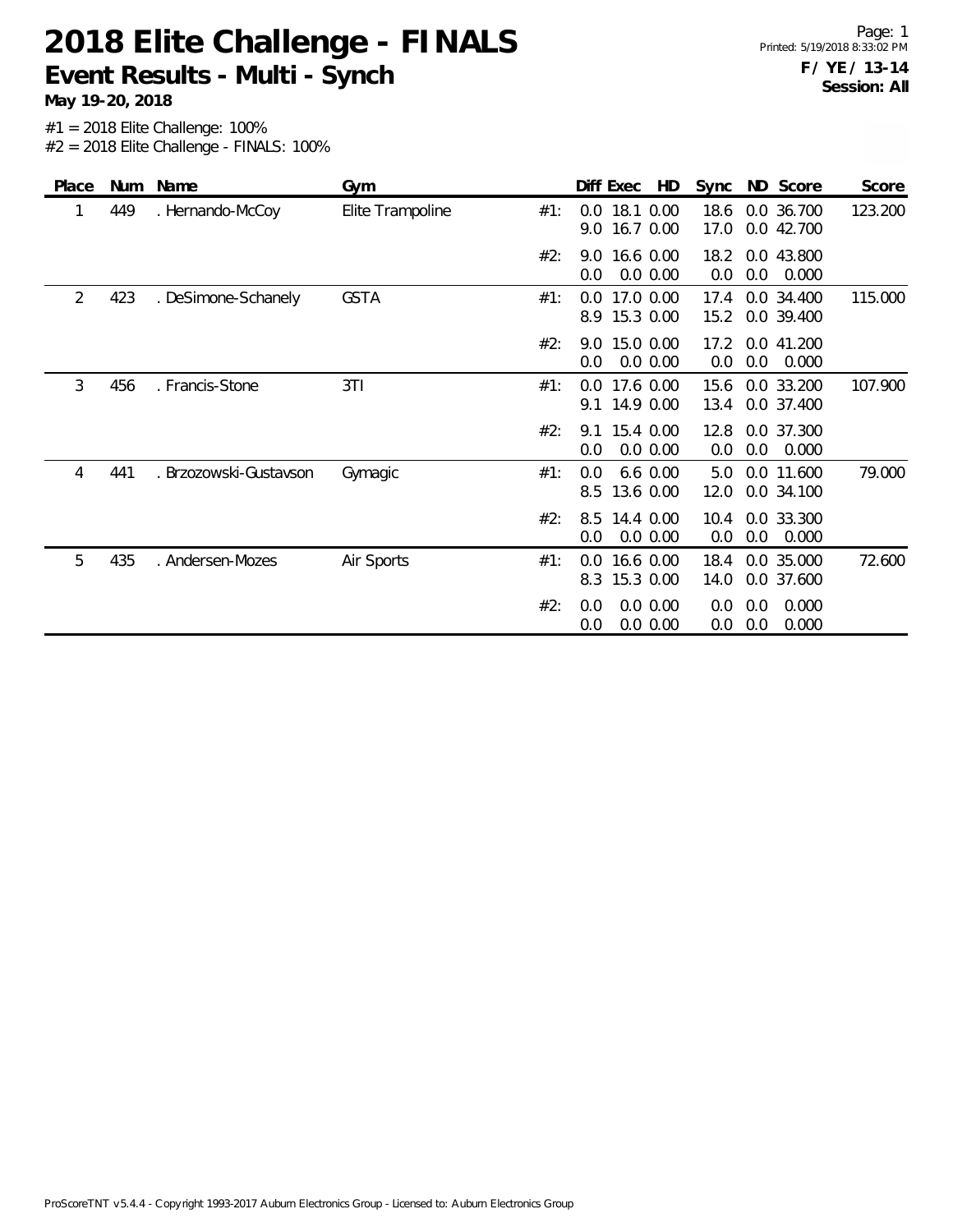**Event Results - Multi - Synch**

**May 19-20, 2018**

| Place         |     | Num Name            | Gym                     |     |                    | Diff Exec         | HD          |      |     | Sync ND Score | Score   |
|---------------|-----|---------------------|-------------------------|-----|--------------------|-------------------|-------------|------|-----|---------------|---------|
| 1             | 457 | . Higgins-Maccagnan | <b>Stars Gymnastics</b> | #1: |                    | $0.0$ 17.2 $0.00$ |             | 17.6 |     | 0.0 34.800    | 118.300 |
|               |     |                     |                         |     |                    | 10.1 15.2 0.00    |             | 16.8 |     | $0.0\,42.100$ |         |
|               |     |                     |                         |     | #2: 10.1 15.7 0.00 |                   |             | 15.6 |     | 0.0 41.400    |         |
|               |     |                     |                         |     | 0.0                |                   | 0.0 0.00    | 0.0  | 0.0 | 0.000         |         |
| $\mathcal{P}$ | 458 | Larson-Percival     | Air Sports              | #1: |                    | $0.0$ 15.4 $0.00$ |             | 17.2 |     | 0.0 32.600    | 115.300 |
|               |     |                     |                         |     |                    | 9.4 14.5 0.00     |             | 17.0 |     | 0.0 40.900    |         |
|               |     |                     |                         | #2: |                    | 9.4 14.4 0.00     |             | 18.0 | 0.0 | 41.800        |         |
|               |     |                     |                         |     | 0.0                |                   | $0.0\,0.00$ | 0.0  | 0.0 | 0.000         |         |
| 3             | 469 | . George-Williams   | <b>MTGA</b>             | #1: | 0.0                | 17.6 0.00         |             | 18.8 |     | 0.0 36.400    | 68.500  |
|               |     |                     |                         |     | 5.7                |                   | 7.5 0.00    | 6.2  |     | 0.0 19.400    |         |
|               |     |                     |                         | #2: | 3.8                |                   | 4.3 0.00    | 4.6  |     | 0.0 12.700    |         |
|               |     |                     |                         |     | 0.0                |                   | $0.0\,0.00$ | 0.0  | 0.0 | 0.000         |         |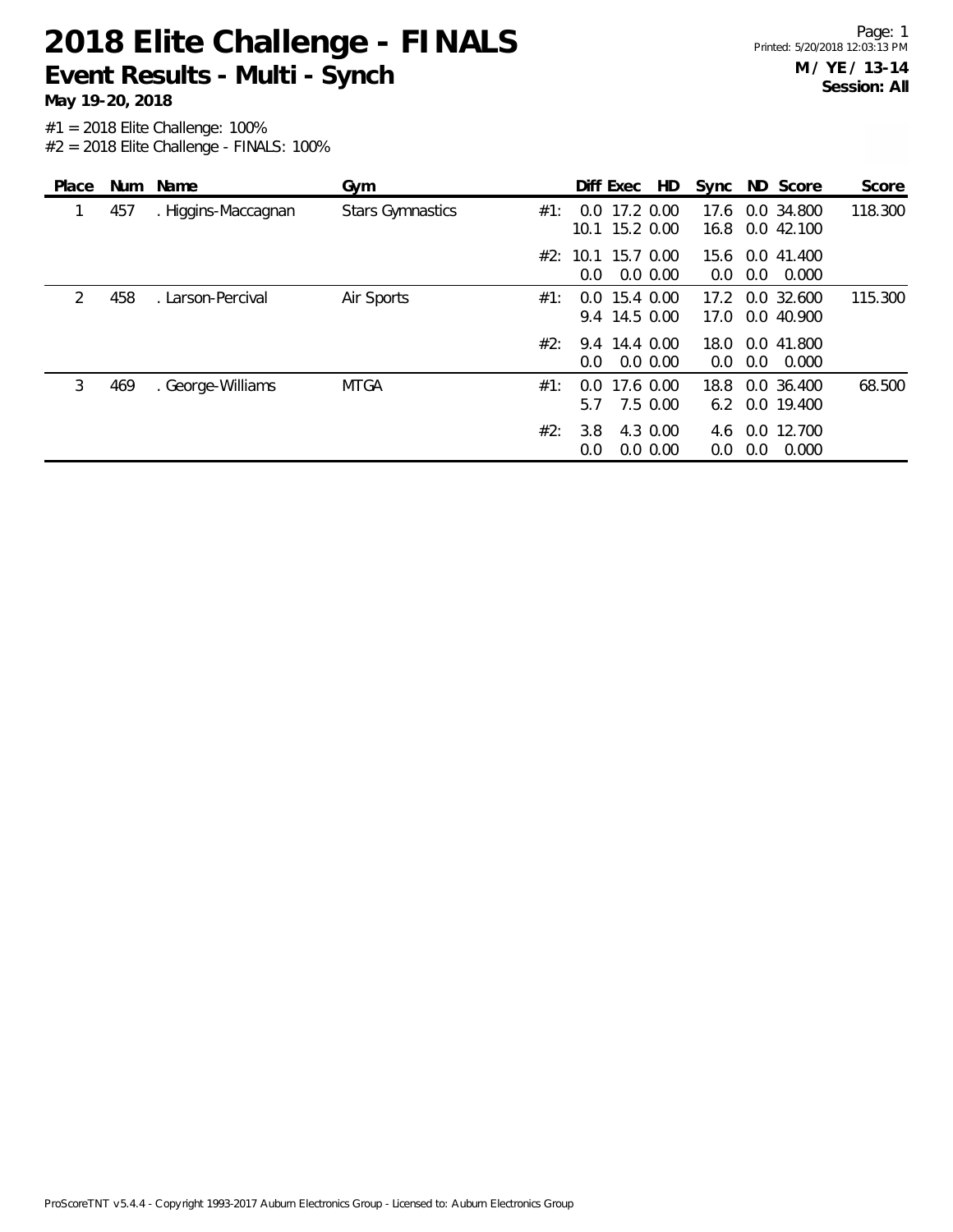#### **2018 Elite Challenge - FINALS Event Results - Multi - Synch**

Page: 1 Printed: 5/20/2018 11:57:19 AM **F / S1 / 14U Session: All**

**May 19-20, 2018**

| Place          | Num | Name              | Gym                 |     | Diff Exec<br>HD                       | ND Score<br>Sync                                 | Score  |
|----------------|-----|-------------------|---------------------|-----|---------------------------------------|--------------------------------------------------|--------|
|                | 451 | . Millikin-Walker | Eagle Gymnastics TX | #1: | 16.5 0.00<br>8.5<br>0.0 0.00<br>0.0   | 18.0<br>0.0 43.000<br>0.0<br>0.0<br>0.000        | 43.000 |
|                |     |                   |                     | #2: | 0.0<br>0.0 0.00<br>0.0 0.00<br>0.0    | 0.0<br>0.000<br>0.0<br>0.0<br>0.0<br>0.000       |        |
| $\overline{2}$ | 424 | . Cina-Domengeaux | T&T Express         | #1: | 14.6 0.00<br>9.1<br>0.0 0.00<br>0.0   | 41.500<br>17.8<br>0.0<br>$0.0\,$<br>0.0<br>0.000 | 41.500 |
|                |     |                   |                     | #2: | 0.0<br>0.0 0.00<br>0.0 0.00<br>0.0    | 0.000<br>0.0<br>0.0<br>0.0<br>0.0<br>0.000       |        |
| 3              | 454 | . Sherman-Sherman | Elite Trampoline    | #1: | 15.0 0.00<br>6.9<br>0.0 0.00<br>0.0   | 17.6<br>0.0<br>39.500<br>0.0<br>0.0<br>0.000     | 39.500 |
|                |     |                   |                     | #2: | 0.0 0.00<br>0.0<br>0.0 0.00<br>0.0    | 0.0<br>0.0<br>0.000<br>0.0<br>0.0<br>0.000       |        |
| 4              | 436 | . Oubre-Wentz     | Gymagic             | #1: | 15.4 0.00<br>7.8<br>0.0 0.00<br>0.0   | 15.4<br>0.0<br>38.600<br>0.0<br>0.0<br>0.000     | 38.600 |
|                |     |                   |                     | #2: | 0.0<br>0.0 0.00<br>0.0 0.00<br>0.0    | 0.0<br>0.0<br>0.000<br>0.0<br>0.0<br>0.000       |        |
| 5              | 445 | . Lanham-Zander   | Let It Shine        | #1: | 4.9<br>8.6 0.00<br>0.0 0.00<br>0.0    | 0.0 23.100<br>9.6<br>0.0<br>0.0<br>0.000         | 23.100 |
|                |     |                   |                     | #2: | 0.0<br>0.0 0.00<br>0.0 0.00<br>0.0    | 0.0<br>0.0<br>0.000<br>0.0<br>0.0<br>0.000       |        |
| 6              | 442 | . Huss-Pitblado   | Air Sports          | #1: | $0.0\ 0.00$<br>0.0<br>0.0 0.00<br>0.0 | 0.0<br>0.0<br>0.000<br>0.0<br>0.0<br>0.000       | 0.000  |
|                |     |                   |                     | #2: | 0.0<br>0.0 0.00<br>0.0<br>0.0 0.00    | 0.000<br>0.0<br>0.0<br>0.0<br>0.0<br>0.000       |        |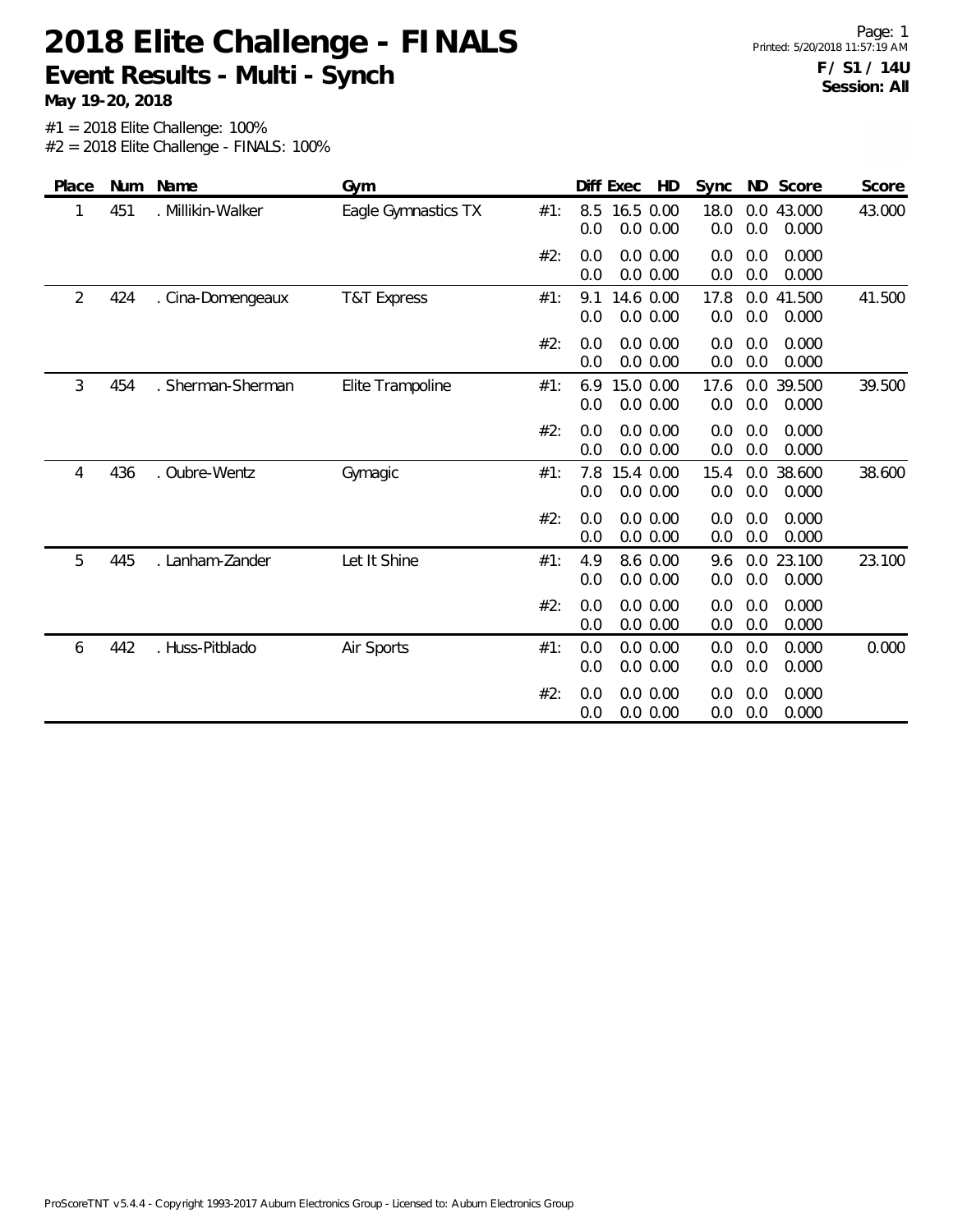**Event Results - Multi - Synch**

**May 19-20, 2018**

| Place |     | Num Name      | Gvm               |     | Diff Exec              | HD                         |             |            | Sync ND Score       | Score  |
|-------|-----|---------------|-------------------|-----|------------------------|----------------------------|-------------|------------|---------------------|--------|
|       | 431 | Busch-O'Neil  | Gypsy Flyers - MG | #1: | 7.6 14.7 0.00<br>0.0   | $0.0\,0.00$                | 16.6<br>0.0 | 0.0        | 0.0 38.900<br>0.000 | 38.900 |
|       |     |               |                   | #2: | 0.0<br>0.0             | $0.0\,0.00$<br>$0.0\,0.00$ | 0.0<br>0.0  | 0.0<br>0.0 | 0.000<br>0.000      |        |
| 2     | 427 | . Cushing-Loh | Elite Trampoline  | #1: | $6.6$ 15.1 0.00<br>0.0 | $0.0\,0.00$                | 15.8<br>0.0 | 0.0        | 0.0 37.500<br>0.000 | 37.500 |
|       |     |               |                   | #2: | 0.0<br>0.0             | $0.0\,0.00$<br>$0.0\,0.00$ | 0.0<br>0.0  | 0.0<br>0.0 | 0.000<br>0.000      |        |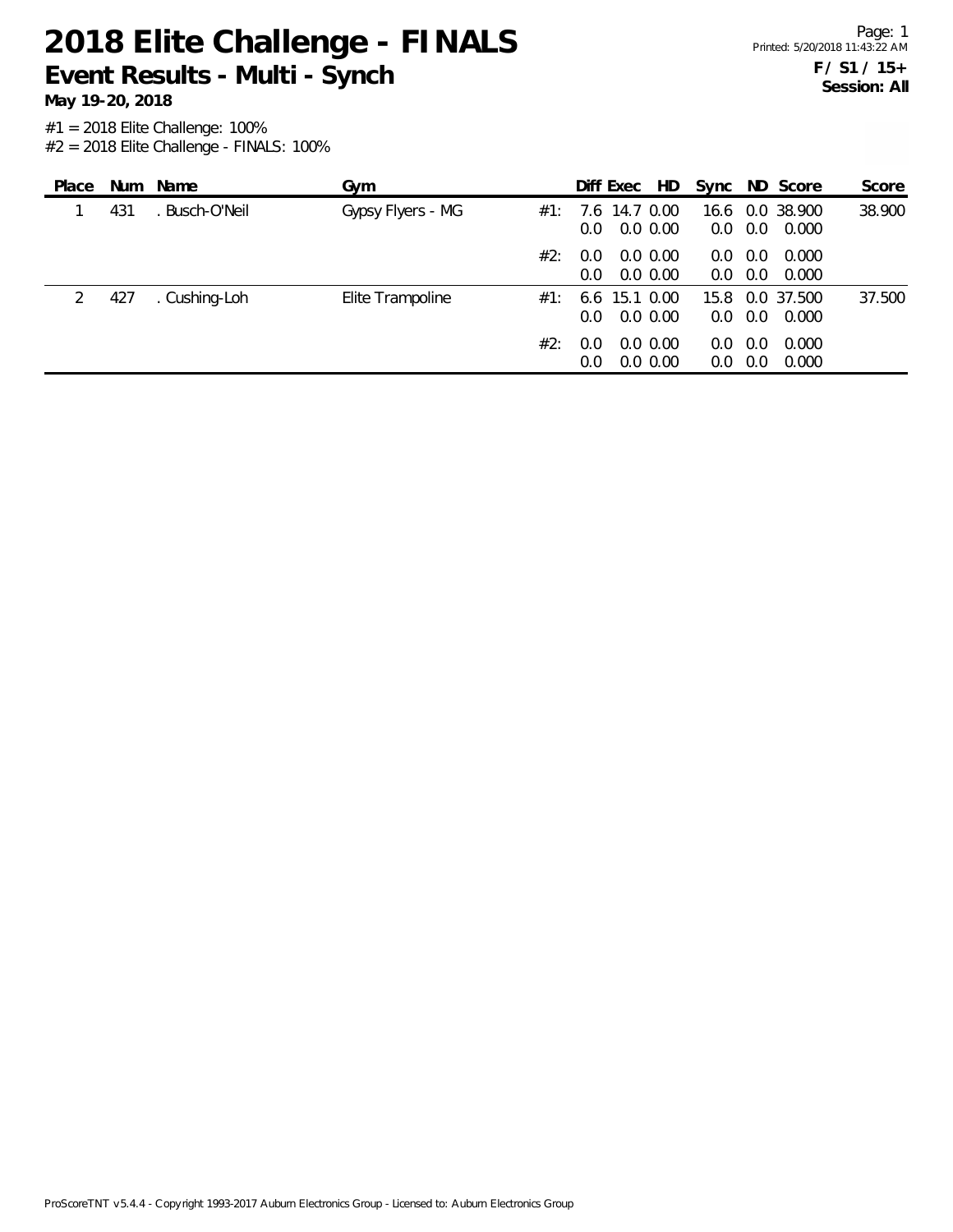**Event Results - Multi - Synch**

**May 19-20, 2018**

| Place |     | Num Name          | Gym                       |               | Diff Exec                          | HD.           | Sync            |     | ND Score                           | Score   |
|-------|-----|-------------------|---------------------------|---------------|------------------------------------|---------------|-----------------|-----|------------------------------------|---------|
|       | 438 | . Mazza-Primiano  | Elite Trampoline<br>#1:   | $0.0^{\circ}$ | 17.7 0.00                          | 9.9 15.6 0.00 | 18.2            |     | 0.0 35.900<br>18.6 0.0 44.100      | 125.000 |
|       |     |                   | #2:                       | 0.0           | 9.9 15.9 0.00                      | $0.0\,0.00$   | 0.0             | 0.0 | 19.2 0.0 45.000<br>0.000           |         |
| 2     | 429 | . Holmberg-Holmen | Gypsy Flyers Eagan<br>#1: |               | $0.0$ 15.5 $0.00$<br>8.1 14.9 0.00 |               |                 |     | 18.8 0.0 34.300<br>13.8 0.0 36.800 | 108.800 |
|       |     |                   | #2:                       | 8.1<br>0.0    | 14.2 0.00                          | $0.0\,0.00$   | 15.4<br>$0.0\,$ | 0.0 | 0.0 37.700<br>0.000                |         |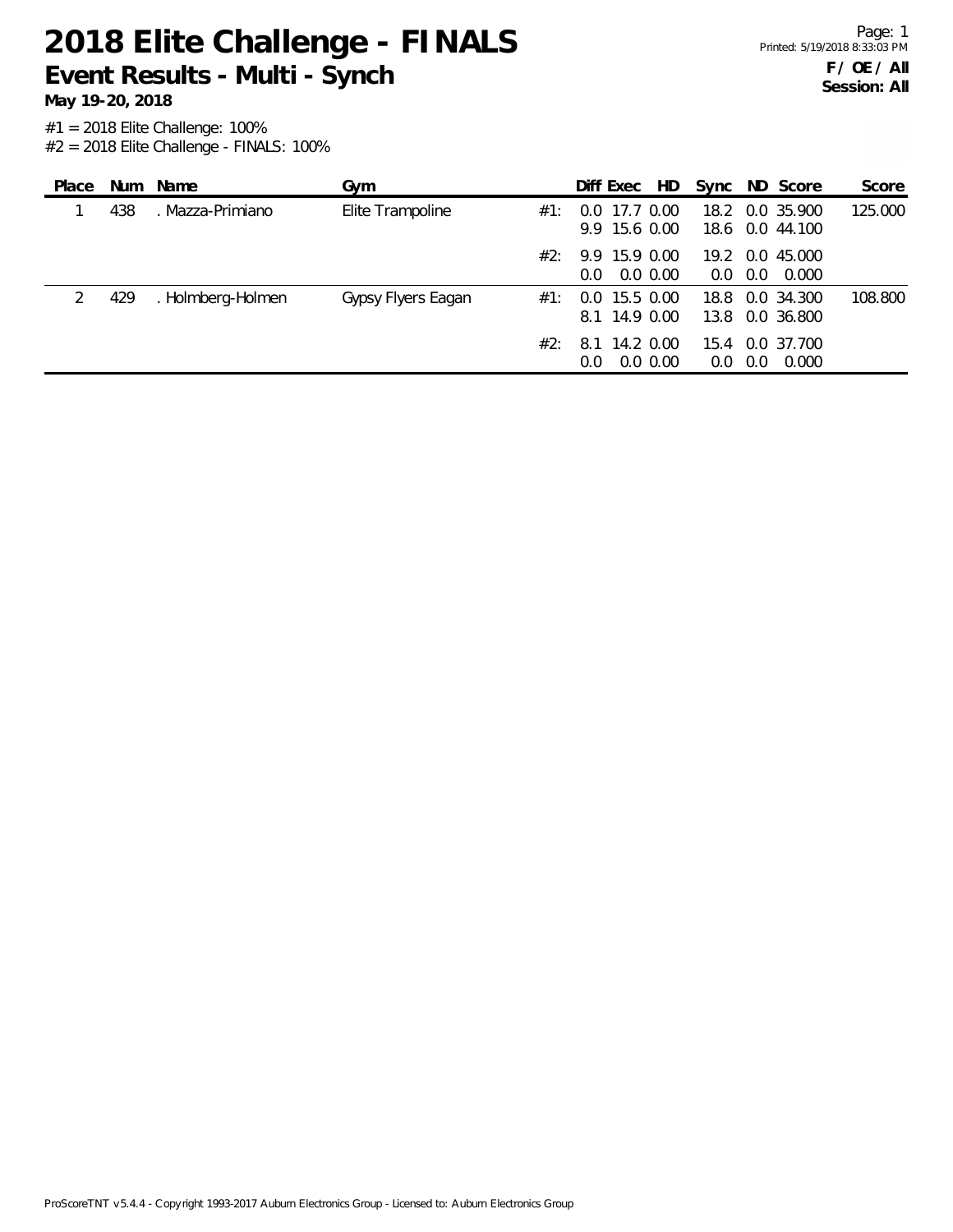**Event Results - Multi - Synch**

**May 19-20, 2018**

| Place | Num Name           | Gvm |  |                            |  | Diff Exec HD Sync ND Score                                             | Score  |
|-------|--------------------|-----|--|----------------------------|--|------------------------------------------------------------------------|--------|
|       | 470 . Loynd-Warder | SGT |  |                            |  | $\#1$ : 0.0 12.0 0.00 12.4 0.0 24.400<br>8.9 13.4 0.00 17.8 0.0 40.100 | 64.500 |
|       |                    |     |  | $0.0 \quad 0.0 \quad 0.00$ |  | $\#2:$ 0.0 0.0 0.00 0.0 0.0 0.000<br>$0.0 \quad 0.0 \quad 0.000$       |        |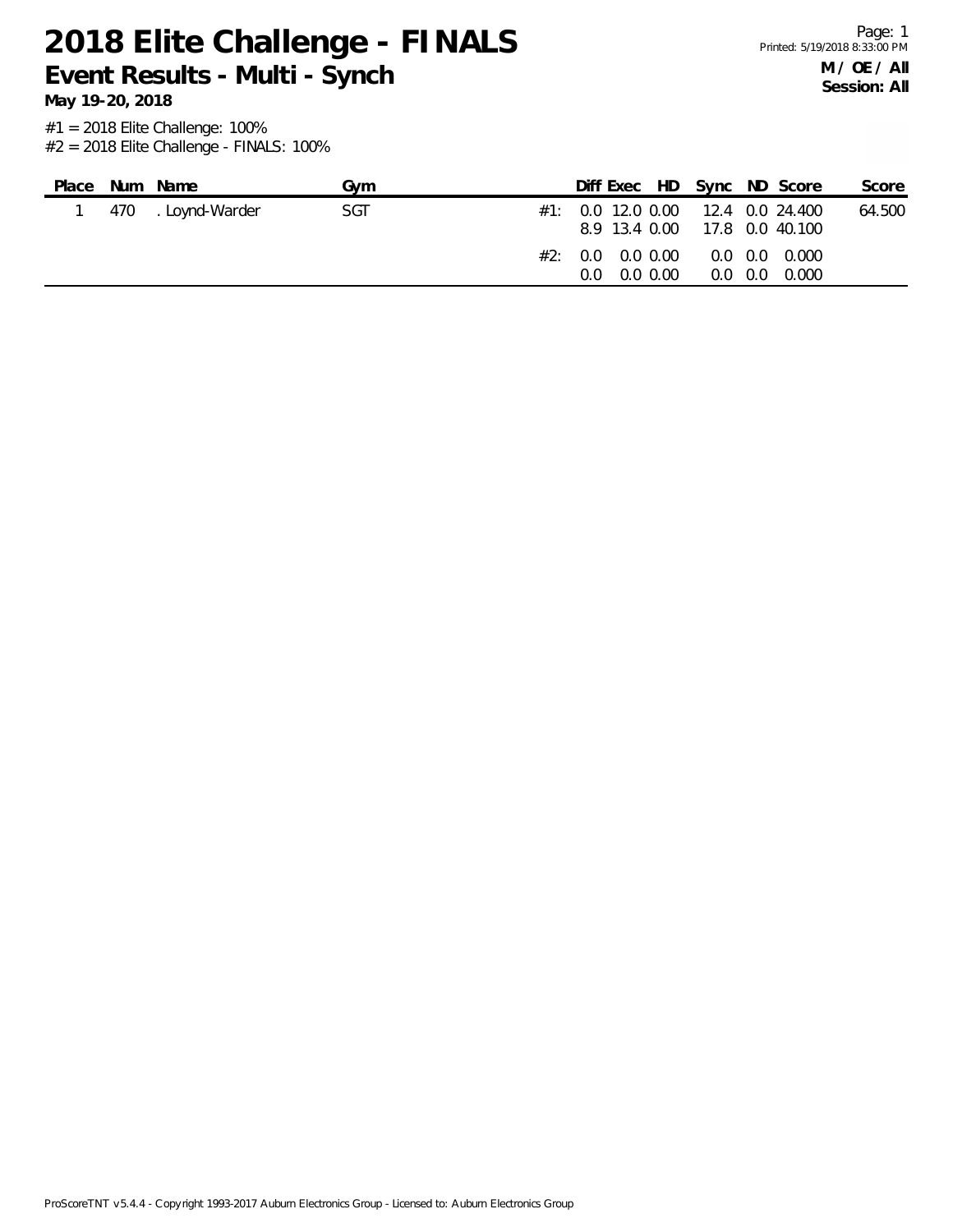#### **2018 Elite Challenge - FINALS Event Results - Multi - Synch**

Page: 1

**May 19-20, 2018**

| Place | Num | Name                | Gym                        |     |            | HD<br>Diff Exec             | Sync         |            | ND Score                 | Score  |
|-------|-----|---------------------|----------------------------|-----|------------|-----------------------------|--------------|------------|--------------------------|--------|
| 1     | 444 | . Gallagher-Screen  | Elite Trampoline           | #1: | 0.0        | 17.8 0.00<br>7.2 17.9 0.00  | 19.2<br>19.2 |            | 0.0 37.000<br>0.0 44.300 | 81.300 |
|       |     |                     |                            | #2: | 0.0<br>0.0 | 0.0 0.00<br>0.0 0.00        | 0.0<br>0.0   | 0.0<br>0.0 | 0.000<br>0.000           |        |
| 2     | 422 | . Amano-Nakamura    | Hawaii                     | #1: | 0.0        | 17.4 0.00<br>11.8 15.8 0.00 | 17.2<br>18.2 |            | 0.0 34.600<br>0.0 45.800 | 80.400 |
|       |     |                     |                            | #2: | 0.0<br>0.0 | 0.0 0.00<br>0.0 0.00        | 0.0<br>0.0   | 0.0<br>0.0 | 0.000<br>0.000           |        |
| 3     | 447 | . Petrich-Van Natta | <b>Integrity Athletics</b> | #1: | 0.0        | 15.9 0.00<br>8.7 15.0 0.00  | 19.0<br>19.4 |            | 0.0 34.900<br>0.0 43.100 | 78.000 |
|       |     |                     |                            | #2: | 0.0<br>0.0 | 0.0 0.00<br>0.0 0.00        | 0.0<br>0.0   | 0.0<br>0.0 | 0.000<br>0.000           |        |
| 4     | 426 | . Clater-Singer     | World Elite                | #1: | 0.0<br>8.9 | 15.2 0.00<br>13.5 0.00      | 16.2<br>16.0 |            | 0.0 31.400<br>0.0 38.400 | 69.800 |
|       |     |                     |                            | #2: | 0.0<br>0.0 | 0.0 0.00<br>0.0 0.00        | 0.0<br>0.0   | 0.0<br>0.0 | 0.000<br>0.000           |        |
| 5     | 453 | . Dirr-Tipton       | <b>MJM Studios</b>         | #1: | 0.0<br>1.5 | 16.1 0.00<br>$1.6$ 0.00     | 16.4<br>1.6  | 0.0        | 0.0 32.500<br>4.700      | 37.200 |
|       |     |                     |                            | #2: | 0.0<br>0.0 | 0.0 0.00<br>0.0 0.00        | 0.0<br>0.0   | 0.0<br>0.0 | 0.000<br>0.000           |        |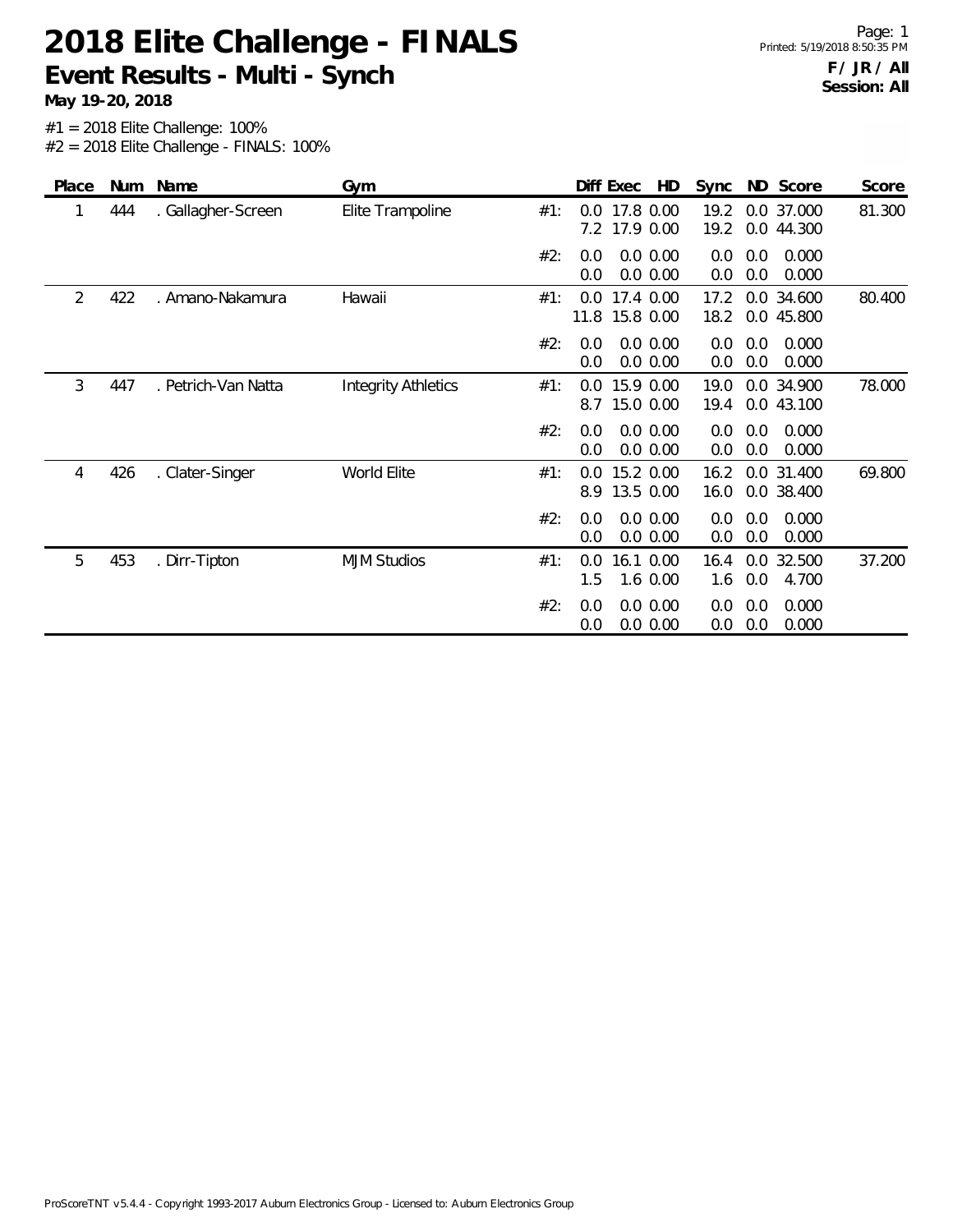**Event Results - Multi - Synch**

**May 19-20, 2018**

| Place | Num | Name              | Gym                        | HD<br>ND Score<br>Diff Exec<br>Sync<br>Score                                                         |
|-------|-----|-------------------|----------------------------|------------------------------------------------------------------------------------------------------|
| 1     | 461 | . Harder-Reagan   | 1993                       | 16.2 0.00<br>0.0 32.200<br>87.700<br>#1:<br>0.0<br>16.0<br>5.8 0.00<br>0.0 15.600<br>4.4<br>5.4      |
|       |     |                   |                            | #2:<br>16.6 0.00<br>0.0 39.900<br>5.9<br>17.4<br>0.0 0.00<br>0.0<br>0.000<br>0.0<br>0.0              |
| 2     | 463 | . Verderosa-Vogel | Airborne Colorado          | 0.0 33.700<br>87.200<br>18.3 0.00<br>#1:<br>0.0<br>15.4<br>2.3<br>3.0 0.00<br>0.0<br>3.2<br>8.500    |
|       |     |                   |                            | 15.5 0.00<br>0.0 45.000<br>#2:<br>11.9<br>17.6<br>0.0 0.00<br>0.0<br>0.0<br>0.0<br>0.000             |
| 3     | 459 | . Bryant-Neff     | <b>Integrity Athletics</b> | 0.0 32.400<br>16.0 0.00<br>79.600<br>#1:<br>0.0<br>16.4<br>1.9<br>$3.0\ 0.00$<br>0.0<br>8.300<br>3.4 |
|       |     |                   |                            | #2:<br>13.8 0.00<br>0.0 38.900<br>9.5<br>15.6<br>0.0 0.00<br>0.0<br>0.000<br>0.0<br>0.0              |
| 4     | 465 | . Gilbert-Young   | T&T Express                | #1:<br>0.0<br>0.0 0.00<br>0.0<br>0.000<br>0.000<br>0.0<br>0.0 0.00<br>0.0<br>0.0<br>0.000<br>0.0     |
|       |     |                   |                            | #2:<br>0.0<br>0.0 0.00<br>0.000<br>0.0<br>0.0<br>0.0 0.00<br>0.000<br>0.0<br>0.0<br>0.0              |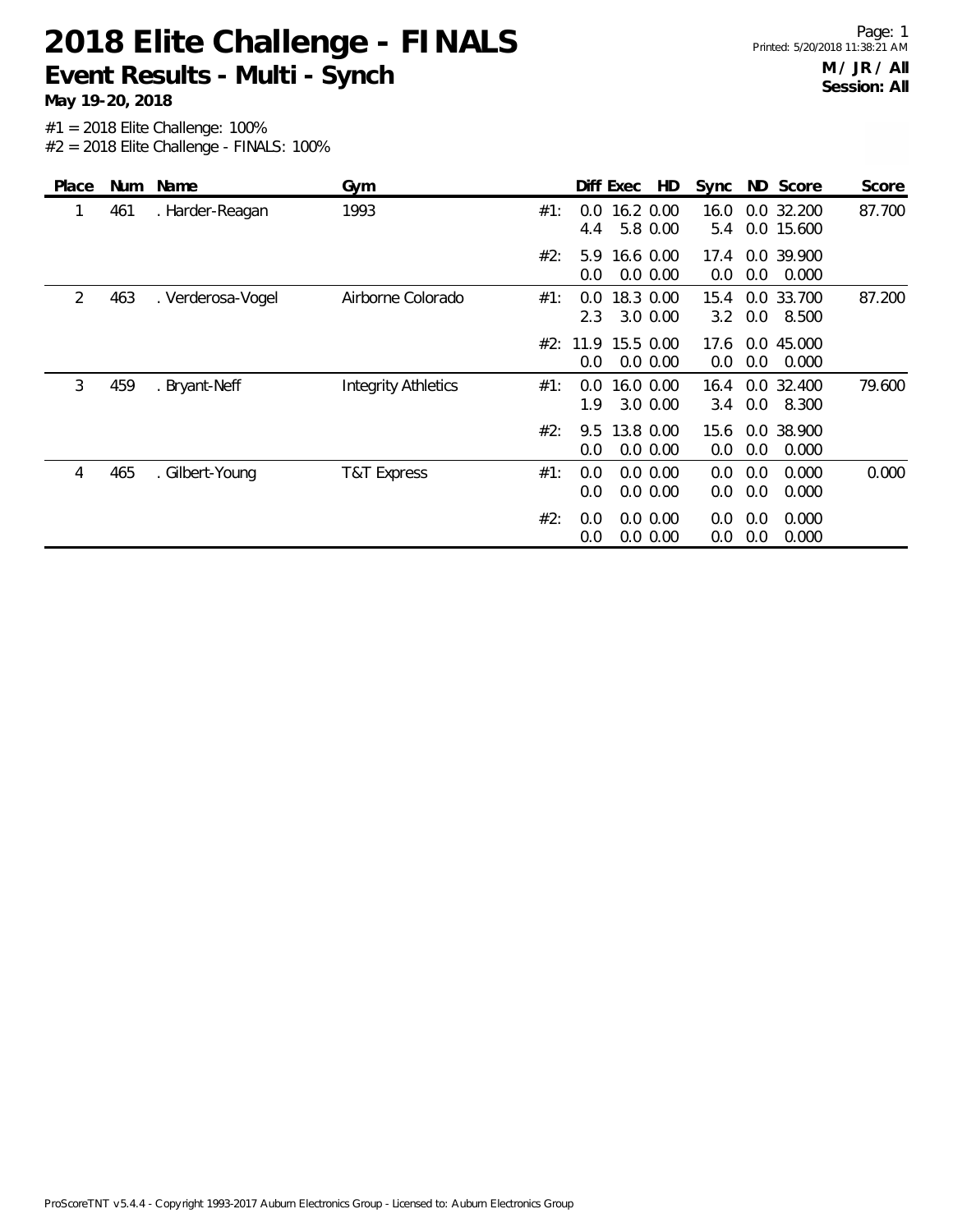**Event Results - Multi - Synch**

#1 = 2018 Elite Challenge: 100% **May 19-20, 2018**

 $#2 = 2018$  Elite Challenge - FINALS: 100%

| Place |     | Num Name                 | Gym                 |     |                                        | Diff Exec     | HD                           | Sync         |            | ND Score                  | Score   |
|-------|-----|--------------------------|---------------------|-----|----------------------------------------|---------------|------------------------------|--------------|------------|---------------------------|---------|
|       | 448 | . Drury-Oh               | World Elite         | #1: |                                        | 4.2 17.2 0.00 | 11.4 16.5 0.00               | 18.0<br>16.2 |            | 0.0 39.400<br>0.0 44.100  | 126.200 |
|       |     |                          |                     |     | #2: 11.4 16.5 0.00<br>0.0 <sub>1</sub> |               | $0.0\,0.00$                  | 14.8<br>0.0  | 0.0        | 0.0 42.700<br>0.000       |         |
| 2     | 428 | . Stringfellow-Van Natta | Eagle Gymnastics TX | #1: | 1.5                                    | 3.5 15.7 0.00 | 1.4 0.00                     | 1.0          | 0.0        | 18.2 -0.2 37.200<br>3.900 | 80.700  |
|       |     |                          |                     | #2: | 0.0                                    | 7.2 16.2 0.00 | 0.0 0.00                     | 0.0          | 0.0        | 16.2 0.0 39.600<br>0.000  |         |
| 3     | 450 | . Ahsinger-Webster       | T&T Express         | #1: | 4.7<br>1.5                             | 16.7 0.00     | $1.5 \, 0.00$                | 17.8<br>1.8  | 0.0        | 0.0 39.200<br>4.800       | 48.800  |
|       |     |                          |                     | #2: | 1.5<br>0.0                             |               | $1.5 \, 0.00$<br>$0.0\,0.00$ | 1.8<br>0.0   | 0.0<br>0.0 | 4.800<br>0.000            |         |